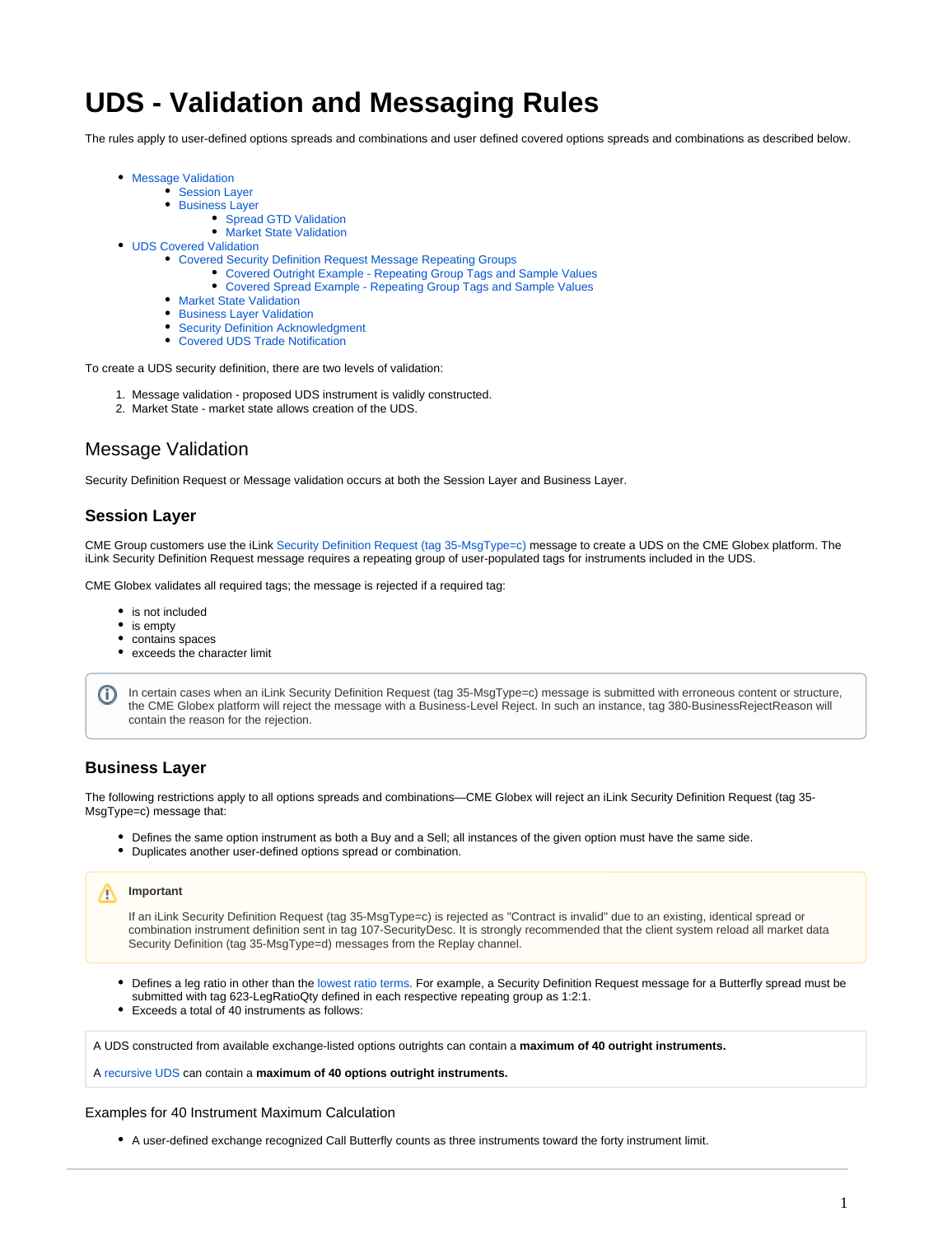If the same instrument (identical strike, call/put, expiration) appears in more than one spread or combination, it is counted in Λ EACH spread or combination in which it appears regardless of ratio quantities.

Covereds can have up to 39 futures legs.

CME Globex does not count the leg ratio toward the 40 instrument maximum. Using the example of the butterfly spread, even though the butterfly is constructed as Buy 1, Sell 2, Buy 1, the butterfly counts as three legs towards the 40-leg limit, not 4.

### <span id="page-1-0"></span>**Spread GTD Validation**

For a UDS, a GTD order qualifier for an iLink [New Order \(tag 35-MsgType=D\)](https://www.cmegroup.com/confluence/display/EPICSANDBOX/iLink+2+New+Order) or a [Order Cancel/Replace Request \(tag 35-MsgType=G\)](https://www.cmegroup.com/confluence/display/EPICSANDBOX/iLink+2+Order+Cancel-Replace+Request) message cannot have a date later than the earliest expiring leg of the spread or combination.

#### <span id="page-1-1"></span>**Market State Validation**

The iLink [Security Definition Request \(tag 35-MsgType=c\)](https://www.cmegroup.com/confluence/display/EPICSANDBOX/iLink+2+Security+Definition+Request) message is accepted in all market states and will not be accepted if submitted during CME Globex maintenance windows.

The Security Definition Request (tag 35-MsgType=c) message is accepted during **Pre-Open**, **Open,** and **No Cancel** market states as indicated by the market data [Security Status \(tag 35-MsgType=f\)](https://wiki.chicago.cme.com/confluence/display/EPICSANDBOX/MDP+3.0+-+Market+Data+Security+Status?src=contextnavpagetreemode) message.

UDS Options instruments defined in the iLink Security Definition Request (tag 35-MsgType=c) message are accepted only during the **Pre-Open**, **Open,** and **No Cancel** market states.

A UDS instrument either expires with the earliest expiration of its component leg instruments or at the end of the trading session, as specified in tag 200-MaturityMonthYear of the Security Definition (tag 35-MsgType=d) message.

# <span id="page-1-2"></span>UDS Covered Validation

The iLink [Security Definition Request \(tag 35-MsgType=c\)](https://www.cmegroup.com/confluence/display/EPICSANDBOX/iLink+2+Security+Definition+Request) message is used to define a composition of option outright, options spread or combination instruments, futures instrument(s), future side(s) and delta value(s) to create Covered instruments on CME Globex.

```
All UDS contracts are defined from the buy side.
ന
```
# <span id="page-1-3"></span>**Covered Security Definition Request Message Repeating Groups**

The iLink [iLink 2 Security Definition Request](https://www.cmegroup.com/confluence/display/EPICSANDBOX/iLink+2+Security+Definition+Request) message requires a repeating group of user-populated tags for each option and future instrument comprising the Covered instrument. Repeating groups are blocks of tags that define the outright option or options spread or combination and the future or futures covering the option instrument.

An iLink Security Definition Request message defining a Covered can only contain one repeating group for an outright option or options spread or combination. Covereds can be defined with a maximum of 39 futures instruments within the CME Group defined range of the 40 instrument maximum for Covered instruments (i.e., a Covered instrument with 40 instruments must have one option outright leg), for example:

Covered Butterfly Spread UD:U\$:CBO 0306123410 consists of:

- Leg 1 GE:BOU9 C958 963
- Leg 2 GEU9

The following three tags have different processing rules for the option repeating group and the future repeating group as indicated in the message specification.

- Tag 624-LegSide
	- Required for option repeating group, must equal '1' (Buy) with the exceptions of the [exchange-recognized options spread](https://www.cmegroup.com/confluence/display/EPICSANDBOX/Spreads+and+Combinations+Available+on+CME+Globex) types[: Jelly Roll \(JR\),](https://www.cmegroup.com/confluence/display/EPICSANDBOX/Spreads+and+Combinations+Available+on+CME+Globex#SpreadsandCombinationsAvailableonCMEGlobex-Options-JellyRoll(JR)) [Iron Butterfly \(IB\),](https://www.cmegroup.com/confluence/display/EPICSANDBOX/Spreads+and+Combinations+Available+on+CME+Globex#SpreadsandCombinationsAvailableonCMEGlobex-Options-IronButterfly(IB)) [Iron Condor \(IC\).](https://www.cmegroup.com/confluence/display/EPICSANDBOX/Spreads+and+Combinations+Available+on+CME+Globex#SpreadsandCombinationsAvailableonCMEGlobex-Options-IronCondor(IC))
	- Required for future repeating group; can equal '1' (Buy) or '2' (Sell).
- Tag 566-LegPrice not allowed for Covered option repeating group.
- Tag 1017-LegOptionDelta not allowed for Covered option repeating group.

To submit a Covered with multiple options legs, the legs must be submitted as an options spread or combination instrument in a single options repeating group. CME Globex will reject an iLink Security Definition Request containing multiple options repeating groups.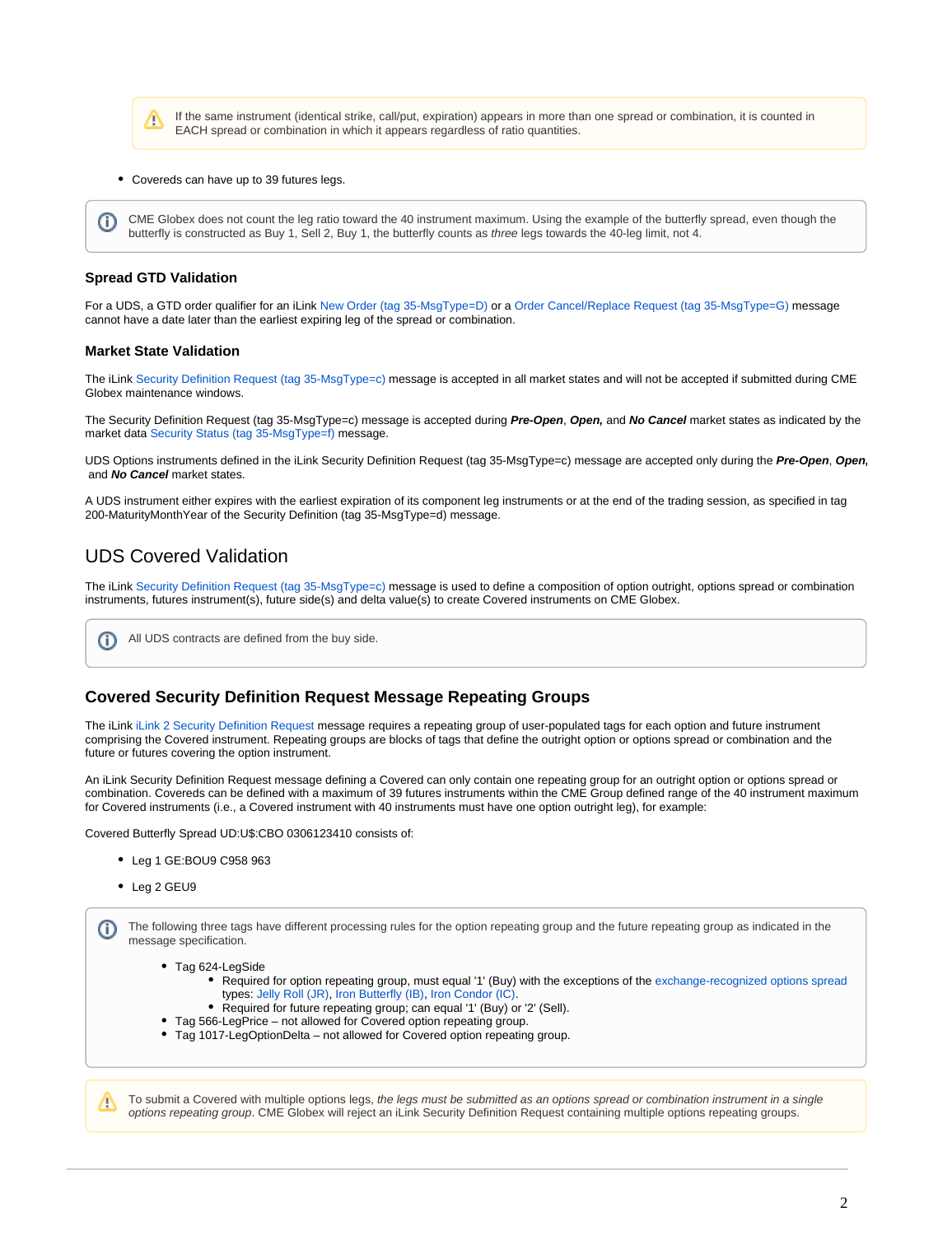

The following table lists the option-specific repeating group tags used to generate a unique Covered Security Definition. The () symbol designates repeating groups within the message.

# <span id="page-2-0"></span>**Covered Outright Example - Repeating Group Tags and Sample Values**

The following example shows the repeating group tags and sample values required to define a Covered outright option.

| Tag                 | <b>Repeating Group</b> | <b>Description</b>               | <b>Sample Value</b> |
|---------------------|------------------------|----------------------------------|---------------------|
| 600-LegSymbol       | Option                 | Outright option instrument group | ZE                  |
| 620-LegSecurityDesc |                        | Outright option                  | GEH2 C9650          |
| 624-LegSide         |                        | $Must = 1$ (Buv)                 | 1                   |
| 600-LegSymbol       | Future                 | Future instrument aroup          | <b>GE</b>           |
| 620-LegSecurityDesc |                        | Covering future contract         | GEH <sub>2</sub>    |
| 566-LegPrice        |                        | Covering future price            | 9600                |
| 1017-LegOptionDelta |                        | Leg delta                        | 0.30                |

### <span id="page-2-1"></span>**Covered Spread Example - Repeating Group Tags and Sample Values**

The following example shows the repeating group tags and sample values required to define a Covered options spread.

| Tag                 | <b>Repeating Group</b> | <b>Description</b>             | Sample Value     |
|---------------------|------------------------|--------------------------------|------------------|
| 600-LegSymbol       | Option                 | Option spread instrument group | E\$              |
| 620-LegSecurityDesc |                        | Option spread instrument       | GE:HOH2Z6C947    |
| 624-LegSide         |                        | $Must = 1$ (Buy)               | 1                |
| 600-LegSymbol       | Future                 | Future instrument group        | GE               |
| 620-SecurityDesc    |                        | Covering future instrument     | GEH <sub>2</sub> |
| 566-LegPrice        |                        | Covering future price          | 9475             |
| 624-LegSide         |                        | Covering future side           | $\overline{2}$   |
| 1017-LegOptionDelta |                        | Leg delta                      | 0.35             |
| 600-LegSymbol       | Future                 | Future instrument group        | GE               |
| 620-SecurityDesc    |                        | Covering future instrument     | GEH <sub>2</sub> |
| 624-LegSide         |                        | Covering future side           | 1                |
| 566-LegPrice        |                        | Covering future price          | 9550             |
| 1017-LegOptionDelta |                        | Leg Delta                      | 0.25             |

For an outright option or options spread or combination, tag 624-LegSide is required and must be set to '1' (Buy). An iLink Security O) Definition request message submitted with tag 624-LegSide set to '2' for an outright or options spread or combination will be rejected.

# <span id="page-2-2"></span>**Market State Validation**

The iLink [iLink 2 Security Definition Request](https://www.cmegroup.com/confluence/display/EPICSANDBOX/iLink+2+Security+Definition+Request) message is accepted during the Pre-Open, No-Cancel, and **Open** market states only.

Options instruments defined in the iLink Security Definition Request (tag 35-MsgType=c) message are tradable only during the Open market state for that option instrument and instrument group.

# <span id="page-2-3"></span>**Business Layer Validation**

A proposed Covered instrument must adhere to the following rules:

- When the options instrument is a spread or combination and the instrument has only one expiration, then only one Covering future is accepted.
- When the options instrument is a spread or combination in which the options deliver into two or more different futures, then the customer can submit one covering future or two different covering futures.
- No covering future may be specified in the iLink Security Definition Request more than once.
- The message can contain up to 39 futures repeating groups.

⊕